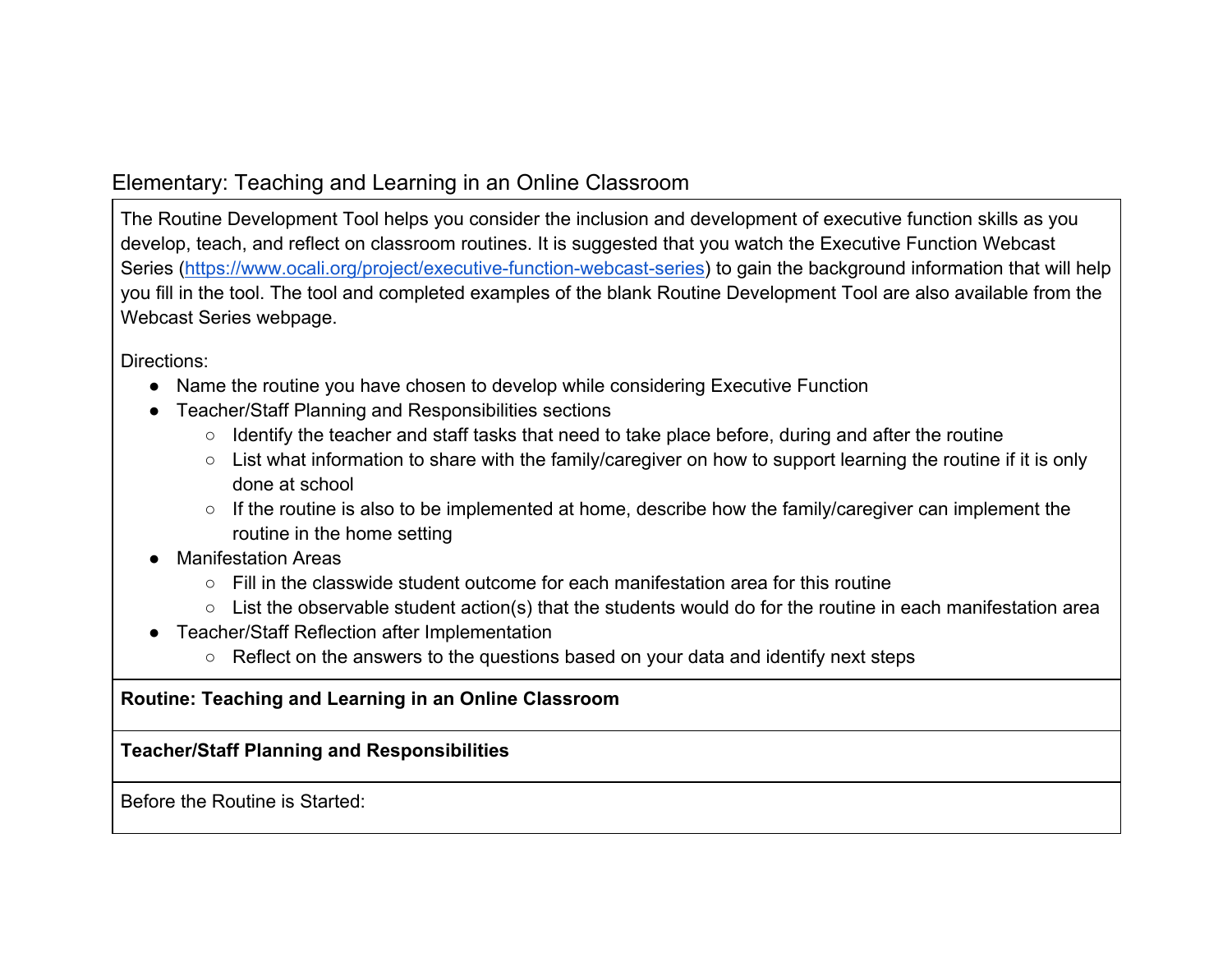- Get familiar with and set up virtual classroom using designated online platform
- Practice using online platform
- Set up electronic communication with students and families (e.g., Class Dojo, Google Classroom) for:
	- Classwork
	- Homework
	- General information
- Develop and send directions for how to use the platform and the communication system to families
- Send home or have family pick up materials (e.g., books, white board, markers, ruler, electronic device, etc.)
- Communicate that parents are welcome to listen to the online sessions (make sure to contact all parents of each child as there may be more than one household involved)
- Develop expectations for online learning with the class
	- Use your school's positive behavior interventions and supports system (e.g., Be safe. Be Respectful. Be Responsible.)
	- Have some examples ready to share (e.g., create an area for class time, arrive on time, dress like you are going to the school building, eat before or after class time, everyone is to mute their mics and only unmute to ask/answer a question, no chat box use your voice)
- Develop a positive reinforcement system for the whole class (examples of rewards include class game on Friday, stuffed animal show and tell, choose one freebie homework problem that the teacher will give the answer to, etc.)
- Plan for technical issues and how to problem solve
- Send daily work for students and notes for parents before each online session
- Set up a grading routine (e.g., students or family members send in a photo of completed assignments to be graded)
- Plan for and open each program that will be used in a session in a tab

During the Routine:

- Deal with technical issues (Be patient. This might take a few sessions to solve everyone's issues.)
- To help students see online learning in the same way they see learning in a brick and mortar school building, develop the expectations for online learning using examples above
- Start with a class meeting, for example:
	- How are you doing
	- Do you have any concerns
	- Talk about challenges with picking up materials
	- Solve technical issues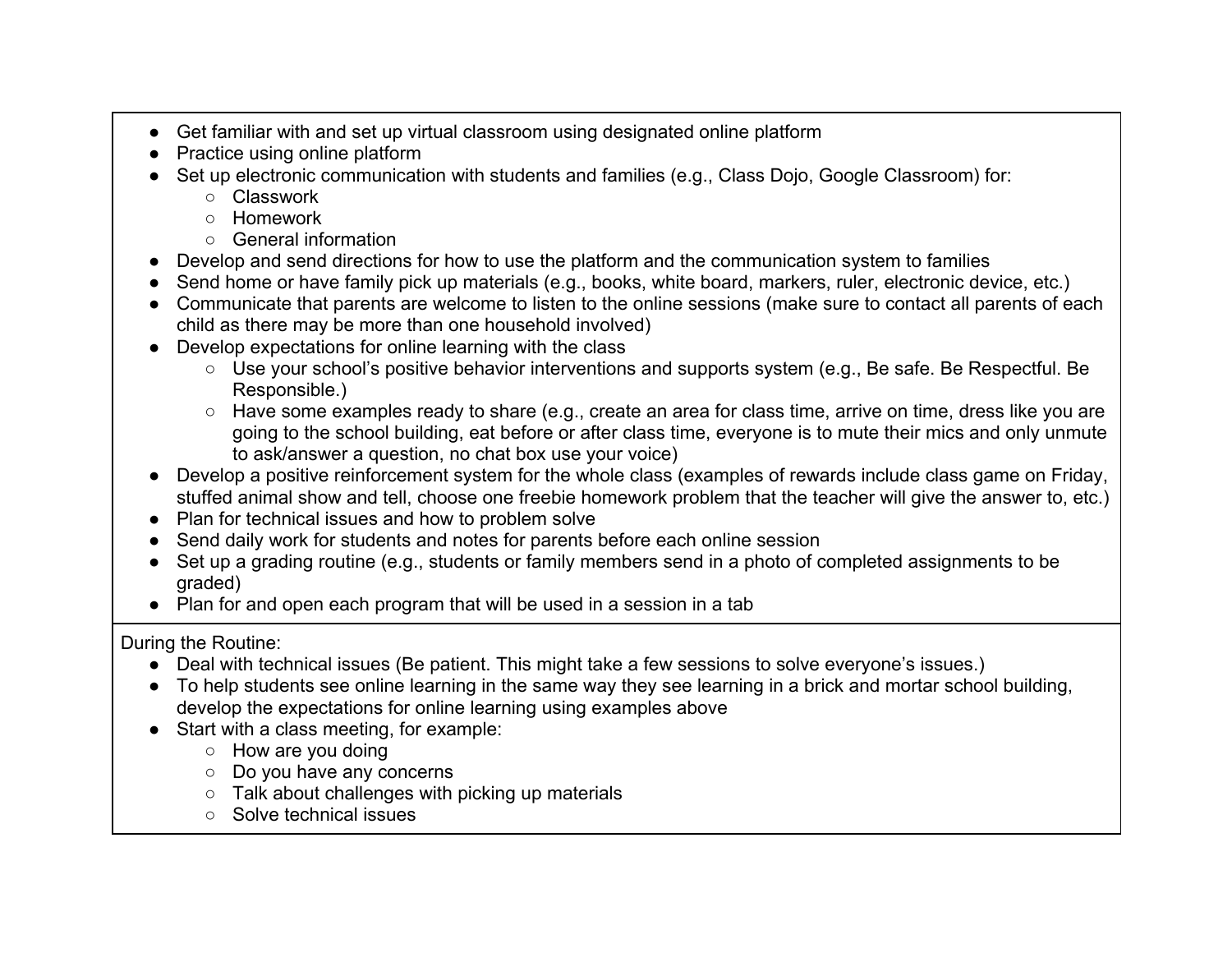- Use activities that engage students, for example:
	- read along
	- raising hand to answer questions
	- playing subject related videos
	- conducting science experiments
	- social sharing
	- polls
- Give ideas for activities to try at home as follow up to lessons
- Problem solve together with the students (e.g., "This video won't play! What should we do?")
- Use positive reinforcement system with whole class rewards
- Communicate work and assignments to students
- Track class participation
- Record session to share with students who need to review or who didn't attend (only record teacher, not student faces)

After the Routine is Completed:

- Evaluate what worked and what didn't work online that always worked in a classroom (e.g., phonics with hand movements was challenging to scan all the students and see if they were doing them correctly)
- Communicate electronically to the parents the work and assignments given to students in class
- Consider what lessons did and didn't engage the students
- Respond to all student communication to maintain relationships
- Follow up with any parent communication
- If a student leaves early, track them and then follow up with student and parent, for example:
	- What the student missed
	- What work the student needs to do
	- Where to see the session if it was recorded
- $\bullet$  Give students and families a few weeks to learn the routine
- Keep in mind communication might need to happen with babysitters and other caregivers as directed by families

Family/Caregiver Guide to Support Routine at Home:

- Share directions for classroom platform and communication system with all households of each child as directed by custodial parent
- Share resources on setting up a learning area for remote learning at home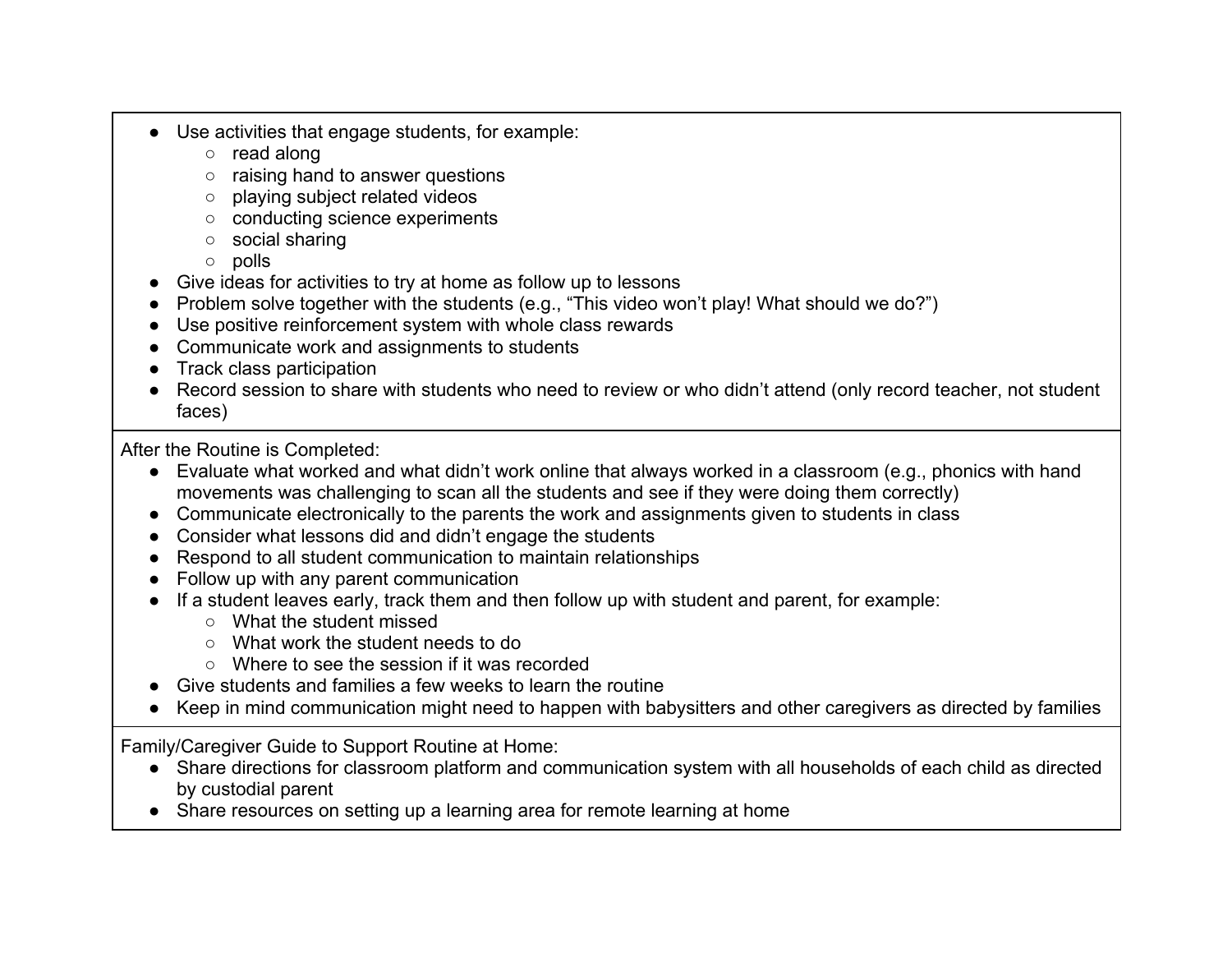| Send classroom expectations home for families to reinforce<br>Be available to answer questions and help problem solve                                                                             |                                                                                                                                                                                                                                                                                                                                                                                                                                                                  |
|---------------------------------------------------------------------------------------------------------------------------------------------------------------------------------------------------|------------------------------------------------------------------------------------------------------------------------------------------------------------------------------------------------------------------------------------------------------------------------------------------------------------------------------------------------------------------------------------------------------------------------------------------------------------------|
| <b>Manifestation Areas</b>                                                                                                                                                                        | <b>Observable Student Action(s)</b>                                                                                                                                                                                                                                                                                                                                                                                                                              |
| Self-Management: Taking responsibility for your own<br>behavior, actions and well-being<br><b>Classwide Student Outcome: Students follow virtual</b><br>classroom expectations                    | <b>Observable Student Actions for Self-Management:</b><br>Participate in the development of classroom<br>expectations<br>Follow classroom expectations<br>Engage with and pay attention during classroom<br>activities<br>Interact socially with peers and teacher<br>Share what's happening in their lives<br>Reflect with the teacher and classmates about how<br>the expectations are working for everyone and offer<br>suggestions for possible improvements |
| Time Management: Ability to use time effectively and<br>productively<br>Classwide Student Outcome: Students arrive on time for<br>class and complete activities/assignments in a timely<br>manner | <b>Observable Student Actions for Time Management:</b><br>Arrive for class on time<br>Stay in class for the designated time<br>Complete assignments within given time<br>parameters<br>Turn in homework assignments on time<br>$\bullet$                                                                                                                                                                                                                         |
| Information Management: Ability to acquire, retain and<br>use information<br>Classwide Student Outcome: Students engage with online<br>learning materials                                         | <b>Observable Student Actions for Information Management:</b><br>Answer questions about the lesson voluntarily or<br>when called on<br>Participate in polls and breakout groups<br>Actively engage with whole group, small group, and<br>individual activities<br>Maintain or improve grades in each subject area                                                                                                                                                |